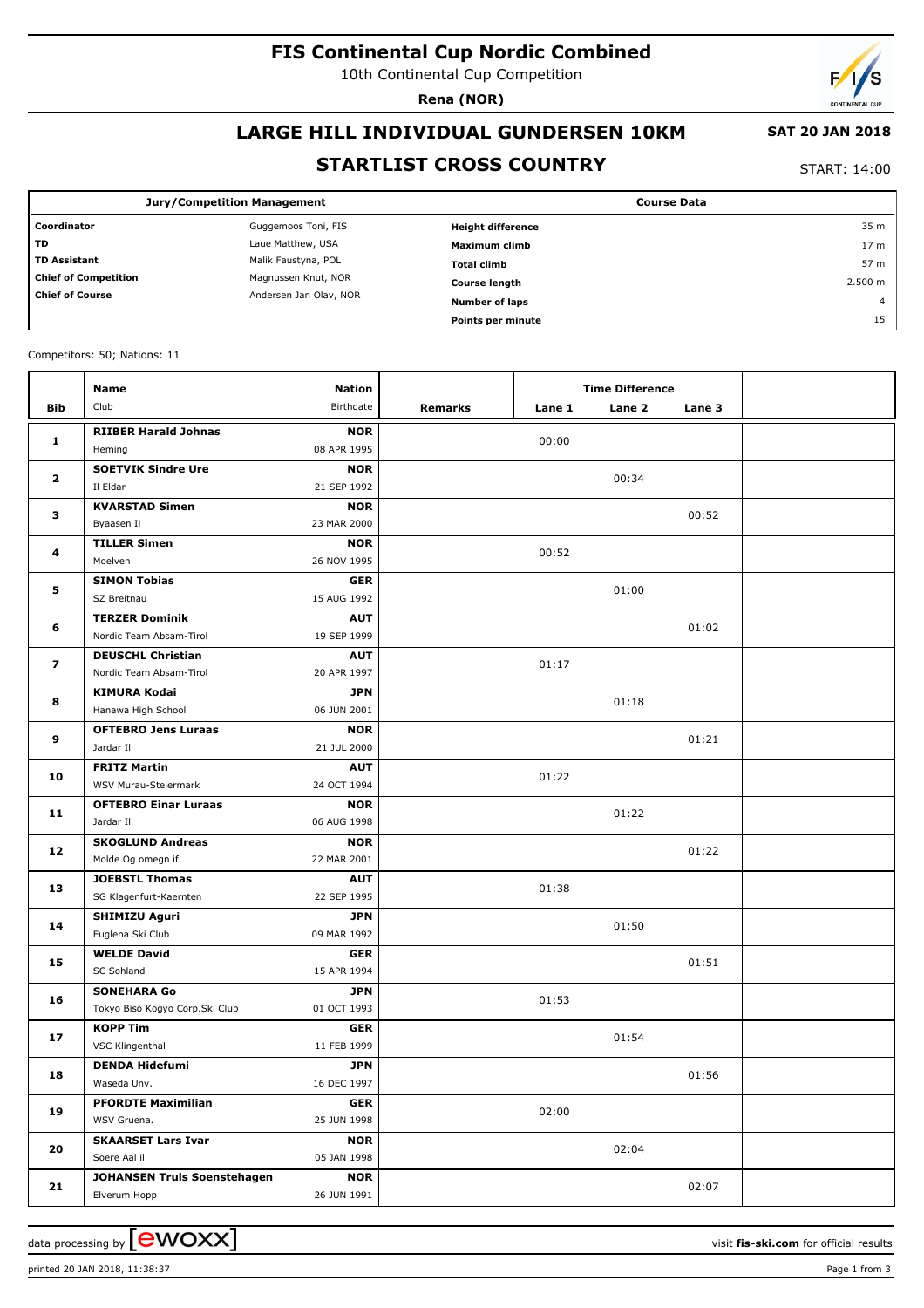# **FIS Continental Cup Nordic Combined**

10th Continental Cup Competition

**Rena (NOR)**



## **LARGE HILL INDIVIDUAL GUNDERSEN 10KM**

#### **SAT 20 JAN 2018**

### **STARTLIST CROSS COUNTRY**

START: 14:00

|          | <b>Name</b><br>Club                                   | <b>Nation</b><br>Birthdate |         | <b>Time Difference</b> |        |               |
|----------|-------------------------------------------------------|----------------------------|---------|------------------------|--------|---------------|
| Bib      |                                                       |                            | Remarks | Lane 1<br>Lane 2       | Lane 3 |               |
| 22       | <b>RETTENEGGER Thomas</b>                             | <b>AUT</b>                 |         | 02:09                  |        |               |
|          | TSU St. Veit im Pongau-Salzburg                       | 05 FEB 2000                |         |                        |        |               |
| 23       | <b>HAHN Martin</b>                                    | <b>GER</b>                 |         | 02:10                  |        |               |
|          | VSC Klingenthal                                       | 06 MAY 1997                |         |                        |        |               |
| 24       | <b>MACH David</b>                                     | <b>GER</b>                 |         |                        | 02:12  |               |
|          | <b>Tsv Buchenberg</b>                                 | 14 MAY 2000                |         |                        |        |               |
| 25       | <b>FLETCHER Taylor</b>                                | <b>USA</b>                 |         | 02:17                  |        |               |
|          | Steamboat Springs Winter Sports Clu                   | 11 MAY 1990                |         |                        |        |               |
| 26       | <b>VILHELMSEN Emil</b><br>Mosjoen Il                  | <b>NOR</b><br>18 JUL 1994  |         | 02:24                  |        |               |
|          |                                                       |                            |         |                        |        |               |
| 27       | <b>FLASCHBERGER Bernhard</b><br>TSU St. Veit-Salzburg | <b>AUT</b><br>06 JUL 1996  |         |                        | 02:26  |               |
|          | <b>RUNGGALDIER Lukas</b>                              | ITA                        |         |                        |        |               |
| 28       | <b>GS FIAMMEGIALLE</b>                                | 31 JUL 1987                |         | 02:33                  |        |               |
|          | YAMAMOTO Ryota                                        | <b>JPN</b>                 |         |                        |        |               |
| 29       | Waseda Unv.                                           | 13 MAY 1997                |         | 02:35                  |        |               |
|          | <b>BURAAS Lars</b>                                    | <b>NOR</b>                 |         |                        |        |               |
| 30       | Hurdal II                                             | 17 JAN 1995                |         |                        | 02:35  |               |
|          | <b>MAIERHOFER Manuel</b>                              | ITA                        |         |                        |        |               |
| 31       | <b>GS FIAMMEGIALLE</b>                                | 17 DEC 1992                |         | 02:36                  |        |               |
|          | <b>THANNHEIMER Wendelin</b>                           | <b>GER</b>                 |         |                        |        |               |
| 32       | Sc Oberstdorf                                         | 25 NOV 1999                |         | 02:40                  |        |               |
| 33       | <b>GERSTGRASER Paul</b>                               | <b>AUT</b>                 |         |                        |        |               |
|          | SV Schwarzach-Salzburg                                | 22 MAY 1995                |         |                        | 02:42  |               |
|          | <b>ABRAMOV Konstantin</b>                             | <b>RUS</b>                 |         |                        |        |               |
| 34       | Moskovskaya Obl. GBU TSOVS                            | 29 JUN 1997                |         | 02:48                  |        |               |
|          | <b>ANDREWS Grant</b>                                  | <b>USA</b>                 |         | 02:49                  |        |               |
| 35       | Steamboat Springs Winter Sports Clu                   | 03 DEC 1997                |         |                        |        |               |
| 36       | <b>SALMELA Olli</b>                                   | <b>FIN</b>                 |         |                        | 02:54  |               |
|          | Ounasvaaran Hiihtoseura                               | 27 MAY 1994                |         |                        |        |               |
| 37       | <b>SALO Jussi</b>                                     | <b>FIN</b>                 |         | 02:56                  |        |               |
|          | Tampereen Pyrintoe                                    | 24 NOV 1991                |         |                        |        |               |
| 38       | <b>ZEMAN Martin</b>                                   | <b>CZE</b>                 |         | 02:58                  |        |               |
|          | ASO Dukla Liberec                                     | 01 JUL 1993                |         |                        |        |               |
| 39       | <b>MRAZ Noa Ian</b>                                   | <b>AUT</b>                 |         |                        | 03:16  |               |
|          | SG Klagenfurt-Kaernten                                | 17 OCT 1996                |         |                        |        |               |
| 40       | <b>CEJCHAN Jakub</b>                                  | CZE                        |         | 03:32                  |        |               |
|          | Lsk Lomnice nad popelkou                              | 26 SEP 1998                |         |                        |        |               |
| 41       | <b>GIANMOENA Luca</b><br>LAVAZE 'VARENA               | ITA<br>16 NOV 1997         |         | 03:35                  |        |               |
| 42       |                                                       |                            |         |                        |        |               |
|          | <b>MAH Nathaniel</b><br>Altius Nordic ski club        | <b>CAN</b><br>08 SEP 1995  |         |                        | 03:36  |               |
|          | <b>MASTIEV Samir</b>                                  | <b>RUS</b>                 |         |                        |        |               |
| 43       | Ekaterinburg Dinamo                                   | 13 JAN 1993                |         | 03:40                  |        | Wave 1: 03:40 |
| 44<br>45 | <b>SHUMATE Jared</b>                                  | <b>USA</b>                 |         |                        |        |               |
|          | Park City Ski and Snowboard                           | 06 MAR 1999                |         | 03:43                  |        | Wave 1: 03:40 |
|          | <b>LOOMIS Adam</b>                                    | <b>USA</b>                 |         |                        |        |               |
|          | Flying Eagles Ski Club                                | 19 MAR 1992                |         |                        | 03:45  | Wave 1: 03:40 |
|          | <b>RAKPAROV Chingiz</b>                               | <b>KAZ</b>                 |         |                        |        |               |
| 46       |                                                       | 05 JUL 1995                |         | 03:47                  |        | Wave 1: 03:40 |
|          | <b>KONOPLEV Ivan</b>                                  | <b>RUS</b>                 |         |                        |        |               |
| 47       | KOR 1 Vyborgskaya SDUSHOR                             | 04 MAY 1998                |         | 04:27                  |        | Wave 2: 03:50 |

printed 20 JAN 2018, 11:38:37 Page 2 from 3

data processing by **CWOXX** and  $\overline{A}$  wisit **fis-ski.com** for official results